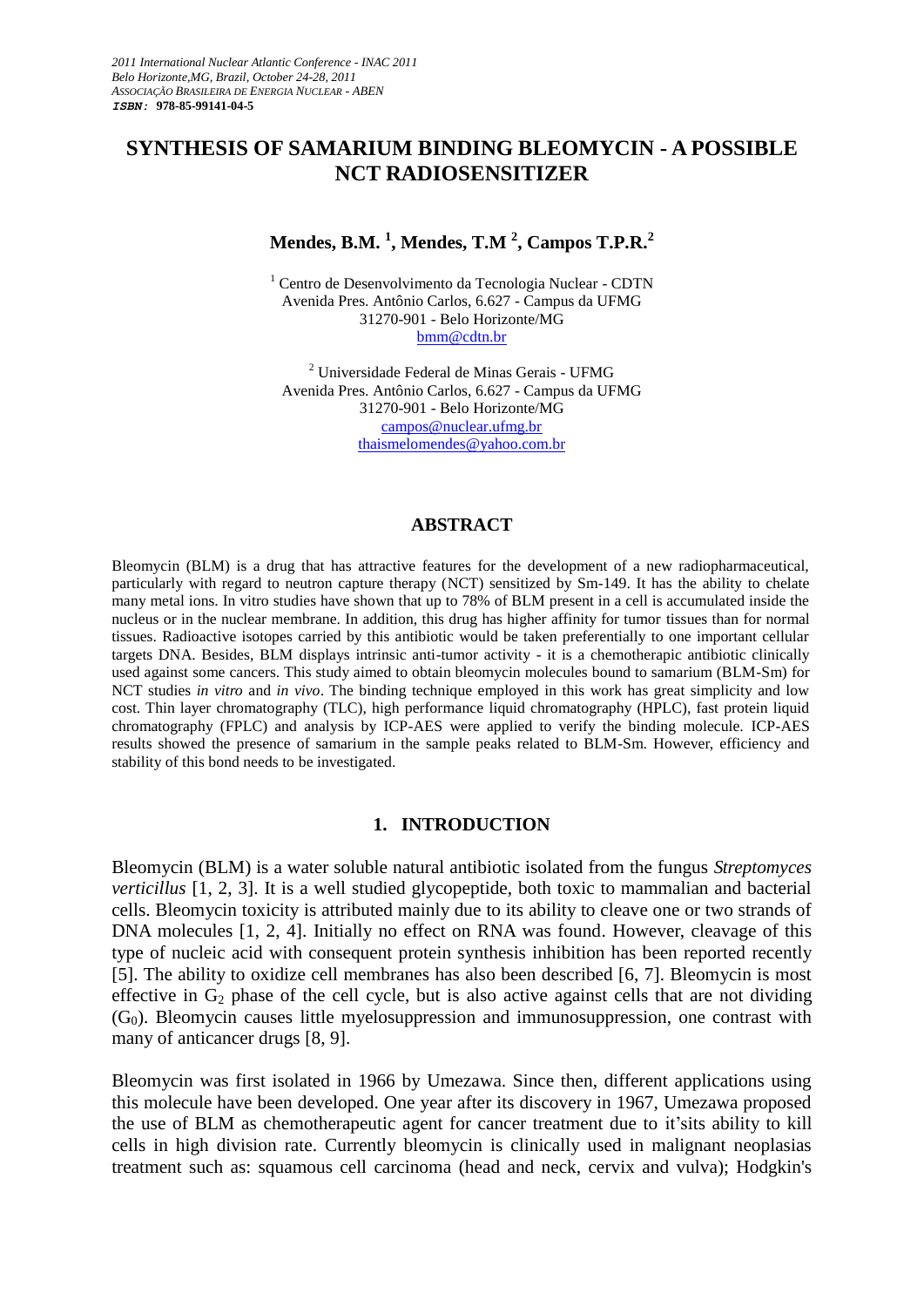and non-Hodgkin's lymphoma; testicular carcinoma; and Kaposi's sarcomas [7, 10, 11]. Bleomycin may be applied alone or as one of a drug cocktail. Cases in which up to five drugs are employed simultaneously can be found [12]. BLM can also be useful as adjuvant to radiation therapy, providing a small increase in control and cure rates of head and neck cancer [13, 14].

The BLM is a molecule of 1400 to 1500 Daltons approximately and presents four different functional groups or domains. The disaccharide group, derived from mannose and galactose, is generally considered responsible for selective uptake, membrane recognition and, possibly, has influence in interaction with metals. There is also the group responsible for chelating capacity and cleavage activation. The bithiazole group, located near the C-terminal, is essential for bleomycin-DNA binding. The threonine-methyl-valerate domain serves as a linker region, providing correct spacing among other groups [7, 15]. Bleomycin's structural formula may show small variations, especially at the C-terminal end. Figure 01 shows a BLM A<sup>2</sup> molecule.



**Figure 01 - Bleomycin A<sup>2</sup> molecule and its functional groups: bithiazole - red; linker region - blue; chelating site - yellow; and disaccharide group - green.**

Bleomycin sulfate is commercialized under different names: Blenoxane, Lundbeck and Bleocin [16, 17]. These compounds are a mixture of different isomers of bleomycin with minor modifications in some radicals. The BLM  $A_2$  (60%) and BLM  $B_2$  (25%) are predominant isomers [09, 17, 20, 21].

The Samarium-149 is one metal isotope that presents a high cross section for neutrons, thus can provide excellent performance in neutron capture therapy. Bleomycin has a great ability to chelate metal ions. Wide variety of mono, di and trivalent cations has been employed in bleomycin labeling. Divalent cations (Cu-II, Ni-II, Zn-II and Co-II) have shown great affinity. On the other hand, trivalent cations often present binding difficulties. The probability of formation of stable compounds between the BLM and the alkaline earth metals is greatly reduced [1]. The binding of BLM with different metal ions witch are not Fe-II can alter the DNA preferential cleavage sites [4]. However, these changes were not related to decreased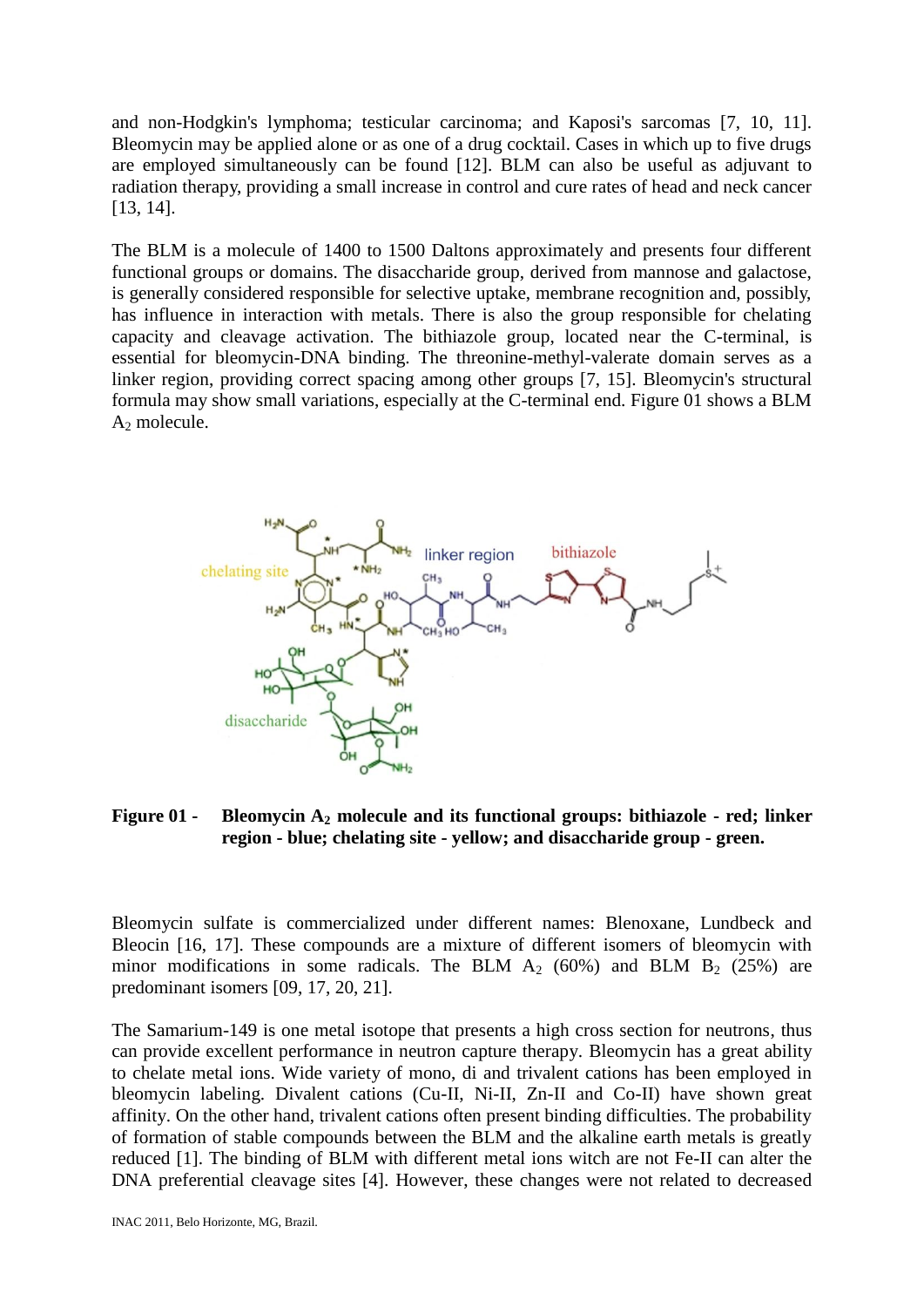drug effectiveness. Compounds of bleomycin bound to  ${}^{51}Cr$  and  ${}^{57}Co$  are clinically applied. The latter showed 98 % specificity in staging lung cancer staging [1].

Bleomycin's most serious side effect is lung toxicity. The most common consequences are: decreased total lung volume, decreased vital capacity and, rarely, pulmonary fibrosis (doses above 300 mg/m<sup>2</sup>) [9]. This response is difficult to identify and there are many studies to find early markers that indicate its occurrence. Doses above 400 units are not recommended. This effect occurs in approximately 10% of patients and is fatal in 1% [8]

The analysis of the data presented so far suggests that  $149$ Sm labeled bleomycin can presents attractive characteristics for the development of a drug for neutron capture therapy. BLM has the capacity to chelate a large number of metal ions. It presents intrinsic antitumor activity. Myelosuppression is low - a characteristic shared pratically with no chemotherapeutical agent. It is a clinically used drug and has a greater affinity to tumor than to normal tissue. In addition, studies *in vitro* shown that up to 78% of BLM present in a cell accumulates in the nucleus and in nuclear membrane [1]. Thus, it can be expected that the isotopes carried by this antibiotic would be taken directly to their targets (DNA).

This study aimed to obtain bleomycin molecules bound to samarium (BLM-Sm) for NCT studies *in vitro* and *in vivo*. Thin layer chromatography (TLC), high performance liquid chromatography (HPLC), fast protein liquid chromatography (FPLC) and analysis by ICP-AES were applied to verify de binding.

# **2. MATHERIALS AND METHODS**

## **2.1. BLM-Sm Synthesis**

Initially, was prepared an aqueous bleomycin stock solution in a 2 mg/ml concentration (ie 1.4 µM).

Three solutions of BLM-Sm were prepared from the stock solution for TLC, HPLC and FPLC assays: (1) BLM-Sm solution at the ratio of one molecule of bleomycin to eight molecules of samarium (1:8 M/M); (2) BLM-Sm solution (1:1 - M/M); and (3) BLM-Sm solution  $(2:1 - M/M)$ .

Solutions (1), (2) and (3) were placed in eppendorf tubes and shaked at vortex for 30 seconds. After mixing, the solutions were left at room temperature for 12 hours. The conservation of the prepared solutions was made at temperatures from 2 to 8 °C.

## **2.2. TLC Assays**

Thin layer chromatographies were performed with  $SiO<sub>2</sub>$  plates, in supersaturated chamber. The protocol was adapted from Stahl, 1969 and Braga & Collins, 1988 [18, 19].

The mobile phase employed was (0.50: 0.45: 0.05, v/v) methanol: ammonium acetate 10% aqueous solution: 10% ammonium hydroxide - aqueous solution. This solvent combination resulted in higher  $R_f$  values and good separation of BLM  $A_2$  and BLM  $B_2$  isomers.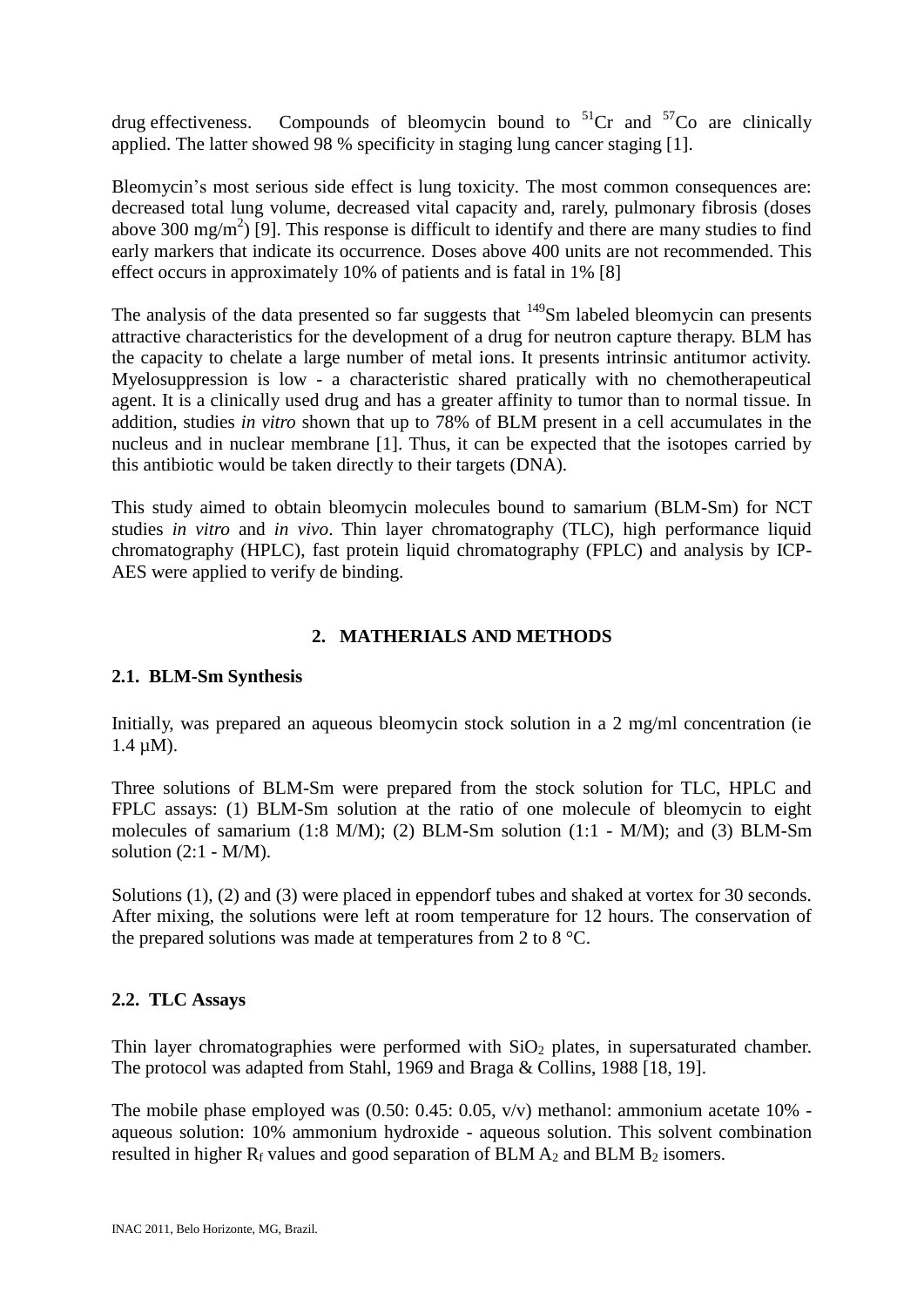Potassium permanganate, a stain for sugars and polyalcohols, was utilized. The disaccharide group derived from galactose and mannose was the main target on bleomycin molecule.

At least three runs of the following bleomycin solutions were carried out: BLM in aqueous solution [2mg/ml] (control), BLM-Sm (1), (2) and (3), and saline BLM. The latter one was used to determine if the presence of chloride anions in the aqueous solution could cause changes in  $R_f$  of A2 and B2 isomers.

## **2.3. HPLC Assays**

BLM-Sm samples with samarium excess (solution 1) were chosen for the HPLC assays.

A  $C_{18}$  column (4.6 x 150 mm) was employed. The mobile phase was: (A) 0.1% TFA (trifluoroacetic acid) v/v in water and (B) 0.1% TFA v/v in acetonitrile.

The gradient was: 0% to 30% of (B) in 30 minutes, 30% to 100% of (B) in 30 minutes, and 100% of (B) maintained for 10 minutes.

UV detection (280 nm) was utilized.

### **2.4. FPLC Assays**

BLM-Sm samples with samarium excess (solution 1) were chosen for the FPLC assays.

A cation-exchange column Mono S HR 5 / 5 (5 x 50 mm) has been used. Mobile phase was: (A) - 0.05 M ammonium formate and (B) - 1.00 M ammonium formate.

The gradient was: 0% to 5% of (B) in 30 minutes; 5% to 25% of (B) in 20 minutes; 25% to 100% of (B) in 10 minutes; and 100% of (B) maintained for 10 minutes [20].

UV detection (280 nm) was utilized.

### **2.5. ICP-AES Analysis**

ICP analyses were performed in four samples at the Centre National de la Recherche Scientifique (CNRS) of France. Four tubes containing elution fractions from FPLC assays derived from unbound BLM and BLM-Sm were chosen. These tubes correspond to:  $(A) - A_2$ isomer of BLM-Sm; (B) -  $A_2$  Isomer of unbound BLM; (C) –  $B_2$  isomer of BLM-Sm; and (D) – elution fraction of BLM-Sm without bleomycin isomers.

## **3. RESULTS**

### **3.1. TLC Assays**

Figure 02 shows the photograph of a TLC assay performed to identify the binding between bleomycin and samarium. Differences between the spots produced by the BLM and BLM-Sm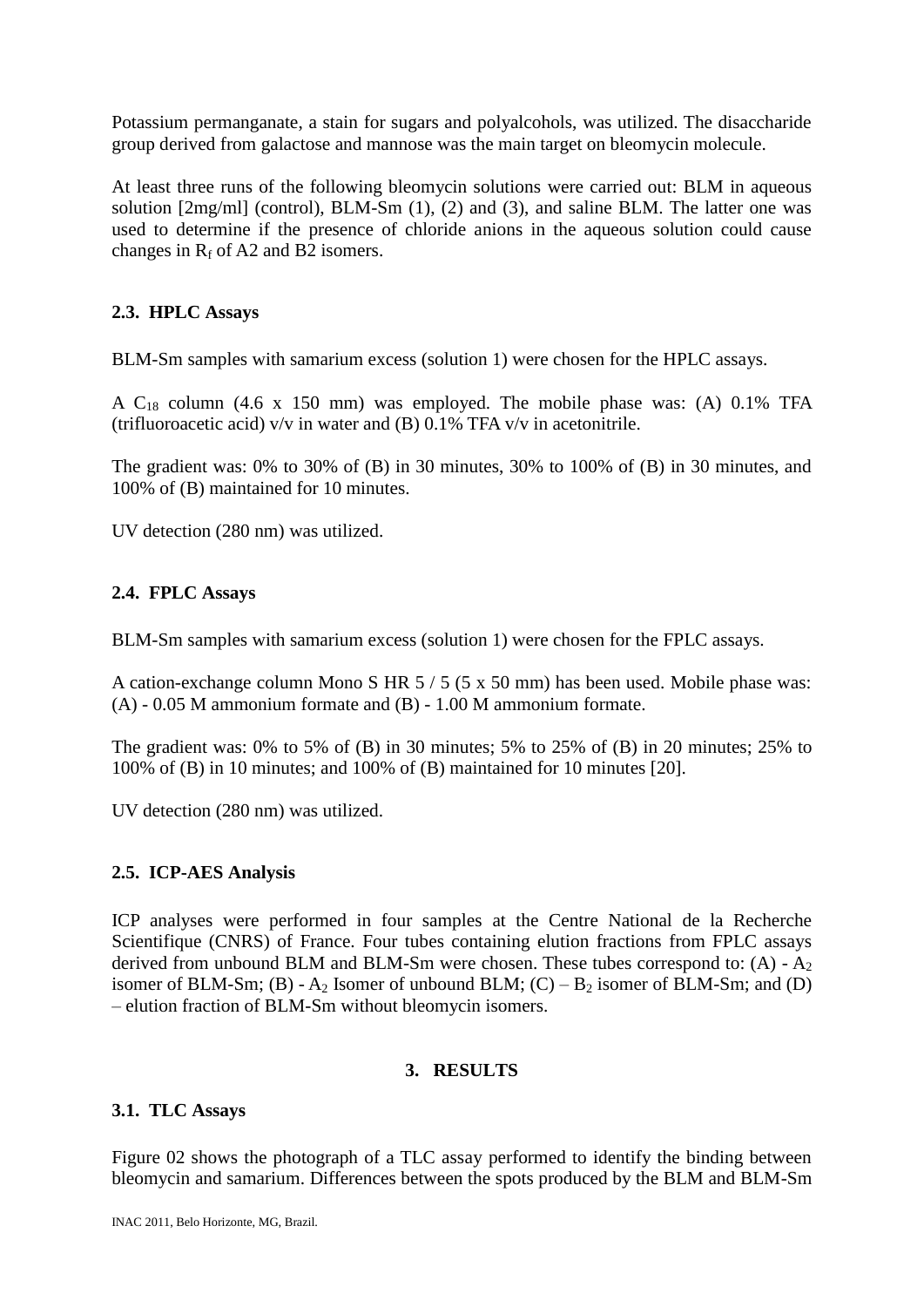could be observed. Bleomycin in aqueous solution (unbound) showed larger  $R_f$ s values than the BLM-Sm ones.

The BLM A2 isomer apparently was subdivided into two spots called BLM  $A_2$  and BLM  $A_2'$ . This was not observed in TLC assay with the  $(1:1 \text{ v/v})$  methanol: ammonium acetate  $10\%$  -(aqueous solution) solvent used in pilot-testing. The presence of a tenuous spot ahead of BLM  $A_2$ ' should indicate another bleomycin isomer.



**Figure 02 - TLC assay with SiO<sup>2</sup> plate in supersaturated chamber. Mobile phase was (0.50: 0.45: 0.05, v/v) methanol: ammonium acetate 10% - aqueous solution: 10% ammonium hydroxide - aqueous solution. The horizontal arrow indicates the solvent run direction.**

It was also observed the presence of a white halo at the location where the samples containing samarium were applied (in the origin). This halo is probably due to the presence of free Sm. The following evidences support this hypothesis: i) bigger halo in sample with samarium excess; ii) smaller halo in sample with bleomycin excess; and iii) no white halo in aqueous BLM solution and BLM saline solution samples. In addition, the literature describes that the solvent employed is not capable to carry metal ions (like free samarium) [18].

| Table $01$ – Mean $R_f$ values and standard deviation for BLM isomers of bound and |                    |  |  |  |  |  |
|------------------------------------------------------------------------------------|--------------------|--|--|--|--|--|
|                                                                                    | unbound solutions. |  |  |  |  |  |

| <b>Isomer</b>            |      | $R_f$ : BLM<br><b>Aqueous Solution</b> | $R_f$ : BLM-Sm<br>Solution $(1)$ |      |  |  |
|--------------------------|------|----------------------------------------|----------------------------------|------|--|--|
|                          | Mean | SD                                     | Mean                             | SD   |  |  |
| BLMA <sub>2</sub>        | 0.08 | 0,01                                   | 0,06                             | 0,01 |  |  |
| BLMA <sub>2</sub>        | 0,16 | 0.01                                   | 0,14                             | 0.02 |  |  |
| <b>BLMB</b> <sub>2</sub> | 0,53 | 0.01                                   | 0.49                             | 0.05 |  |  |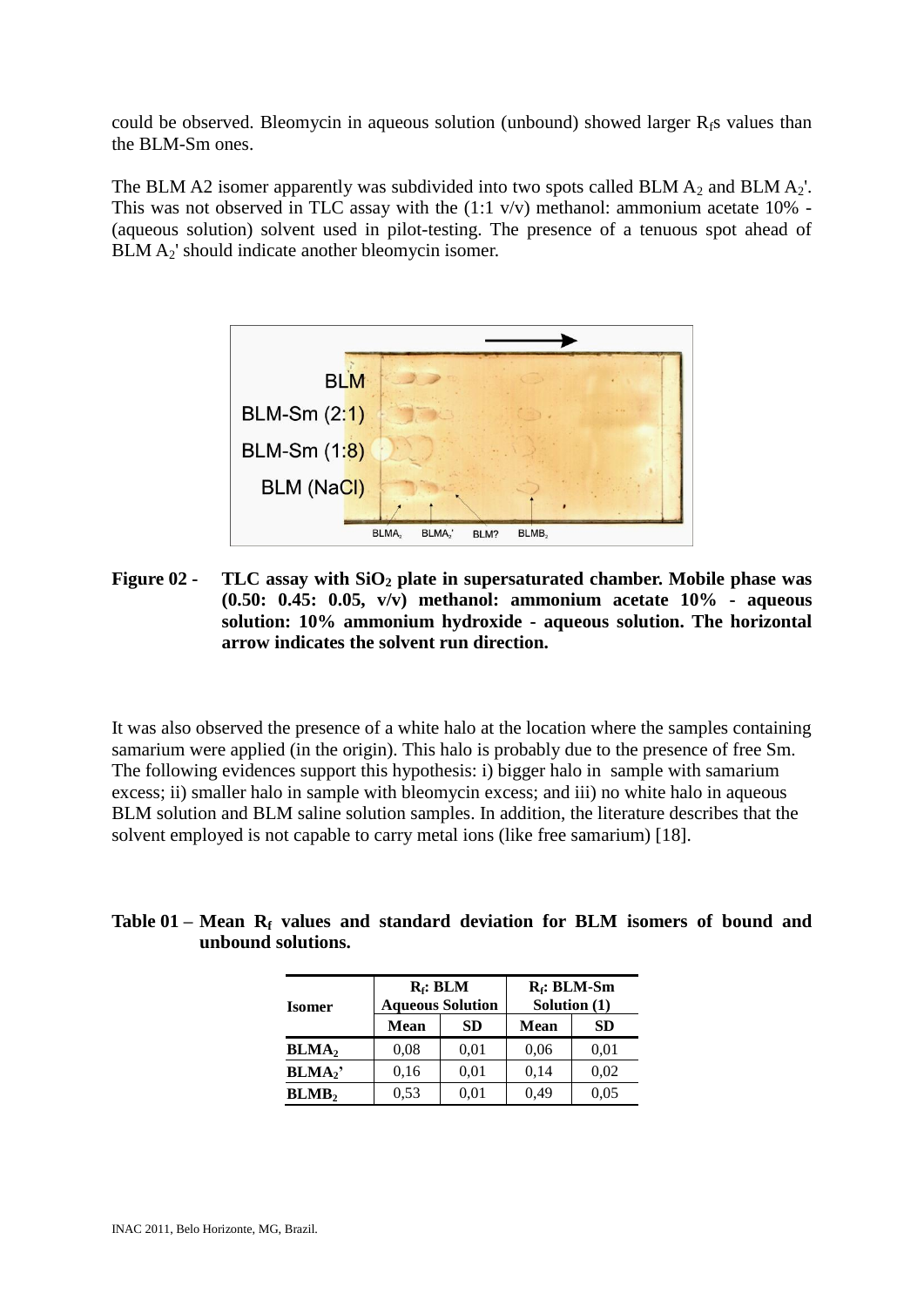The Table 01 presents mean  $R_f$  values and standard deviation obtained considering all TLC assays accomplished for Control Solution and for Solution (1) of BLM-Sm (1:8). Statistically significant differences between the migration patterns of the two solutions were not observed.

### **3.2. HPLC Assays.**

Figure 03 shows two HPLC chromatograms performed to check the Bleomycin-samarium binding. The absorbance (UV - 280 nm) is represented by the red line. The blue line represents the concentration gradient of solvent B (TFA  $0.1\%$  v / v in acetonitrile). Figure 03A corresponds to the chromatogram of a sample of bleomycin without samarium, while Figure 03B corresponds to the BLM-Sm - Solution (1).

Both chromatograms show five peaks. The first (and biggest) of them corresponds to the  $A_2$ isomer. The second peak represents the  $B_2$  isomer. The others represent minority isomers, contaminants or BLM degradation products.



**Figure 03 – HPLC chromatograms. (A) - BLM unbound (bleomycin in aqueous solution). (B) – BLM-Sm, solution (1). Were applied 100 µg of bleomycin.**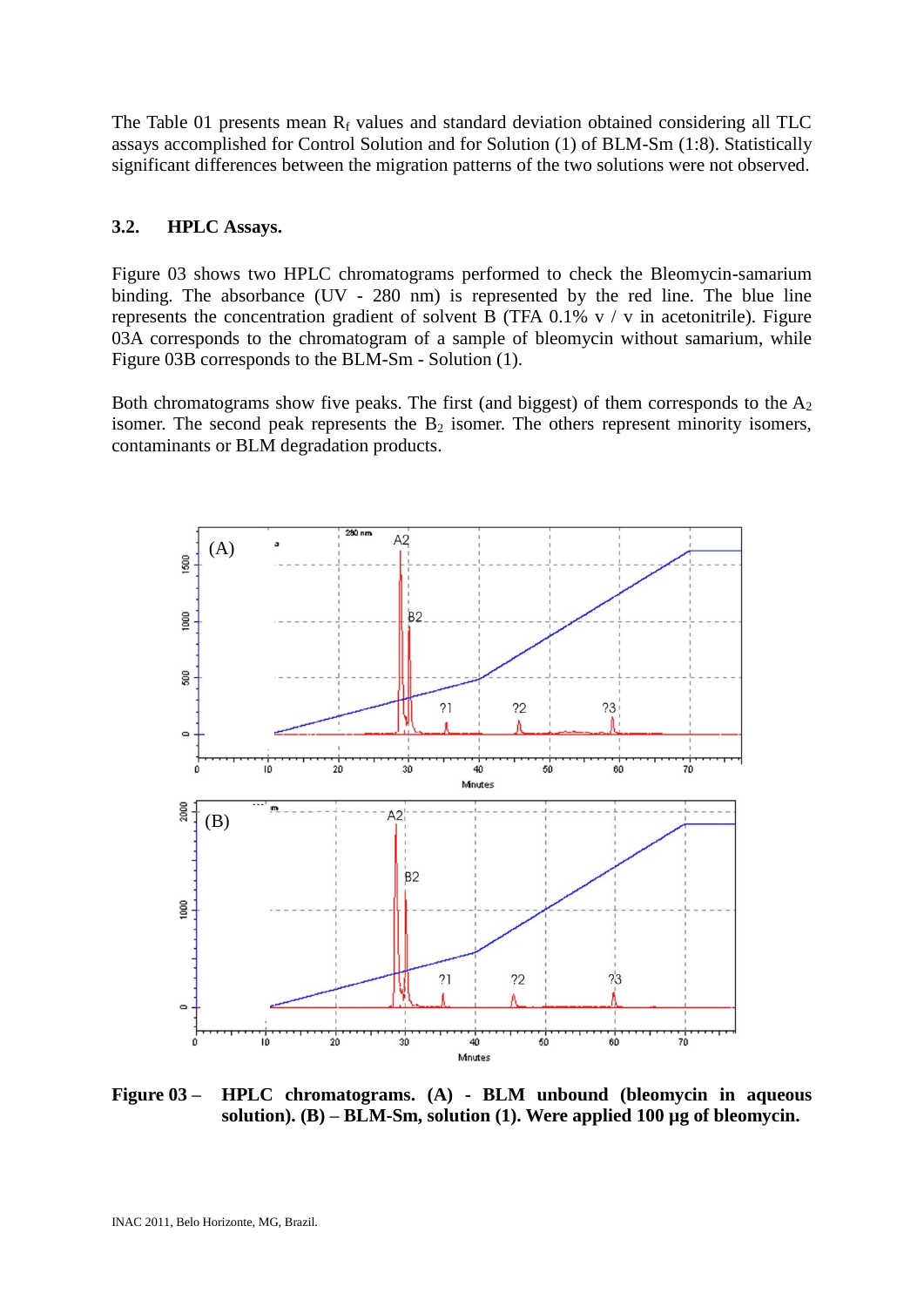The retention times and each isomer proportion (based on absorbance) to aqueous BLM (unbound) and BLM-Sm (bound) are found in Table 02. For both samples, retention times (RT) were practically identical considering each isomer. This information can also be seen in Figure 03.

|  |               | <b>BLM</b> (Aqueous Solution) | <b>BLM-Sm (Solution (1))</b> |            |                    |  |
|--|---------------|-------------------------------|------------------------------|------------|--------------------|--|
|  | <b>Isomer</b> | $RT$ (min)                    | <b>Proportion</b> $(\% )$    | $RT$ (min) | Proportion $(\% )$ |  |
|  | $BLM-A2$      | 18.5                          | 55.17                        | 18.5       | 53.52              |  |
|  | $BLM-B2$      | 20.0                          | 32.76                        | 20.0       | 33.80              |  |
|  | $BLM-?$       | 25.5                          | 3.45                         | 25.5       | 4.23               |  |
|  | $BLM-?$       | 35.5                          | 3.45                         | 35.5       | 4.23               |  |
|  | $BLM-?$       | 49.0                          | 5 1 7                        | 50.0       | 4.23               |  |

### **Table 02 – Retention times and the proportions of each isomer (based on absorbance) for BLM and BLM-Sm.**

### **3.3. FPLC Assays.**

The FPLC assay results for unbound BLM and BLM-Sm (solution 1) are shown in Figure 04. Both samples present retention times (RT) for  $A_2$  and  $B_2$  isomers practically identical. BLM  $B_2$  peaks showed low resolution. The normalized absorbance indicates 54-62% of  $A_2$  isomer and 22-26% of  $B_2$  isomer considering both samples. Samarium chloride sample don't show any peak. The UV detector could not detect the  $SmCl<sub>3</sub>$ .



**Figure 04 – FPLC Chromatogram for unbound BLM sample (dotted) and BLM-Sm sample (magenta). The green line indicates the concentration gradient of solvent B. The light blue full line represents the SmCl<sup>3</sup> sample. The points (A), (B), (C) and (D) indicate the elution fractions that were sent to the CNRS.**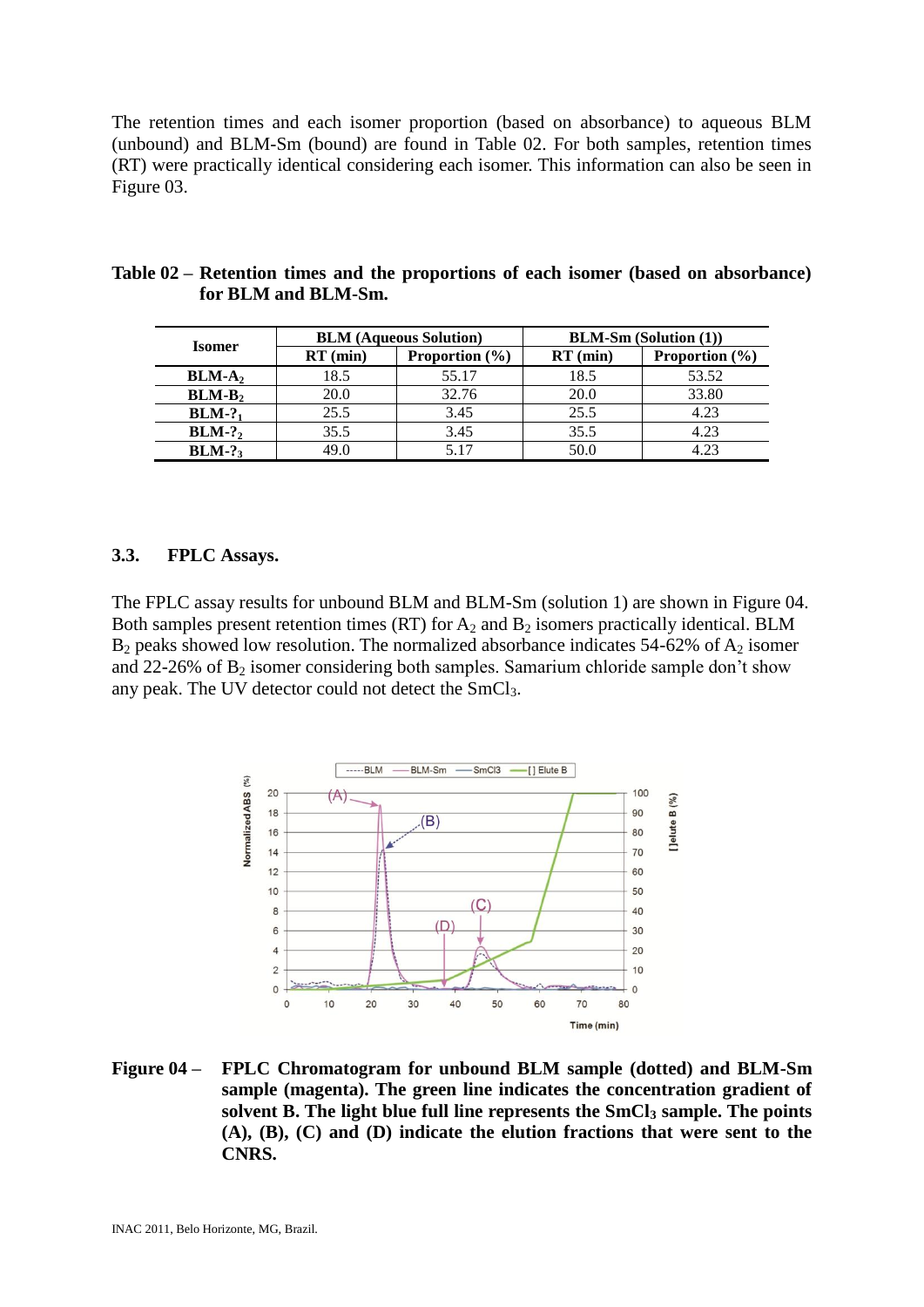The tubes containing the elution fractions corresponding to points (A), (B), (C) and (D) presented in Figure 04 were sent to the Centre National de la Recherche Scientifique (CNRS) in France to determine samarium concentration by ICP-AES. The point (A) refers to the elution fraction containing the isomer  $A_2$  from the samarium containing solution (BLM-Sm). Point (B) represents the elution fraction containing the  $A_2$  bleomycin isomer from unbound BLM sample. Point (C) refers to the elution fraction containing the  $B_2$  isomer from BLM-Sm solution. The point (D) represents an elution fraction from BLM-Sm sample that didn't show any isomer of bleomycin. This last point serves as a negative control, because in the absence of bleomycin isomers is not expected that there are samarium atoms.

### **3.4. ICP-AES Analysis.**

ICP analyses were performed for the elution fraction tubes corresponding to points A, B, C and D (Fig. 04). The results are shown in Table 03.

The result referring to point (B) indicated the absence of samarium atoms. As expected the BLM  $A_2$  isomer from the unbound-BLM sample don't show any trace of samarium. On the other hand, the presence of different isotopes of natural samarium in the A and C samples related to BLM-Sm solution indicates that there was binding of BLM  $A<sub>2</sub>$  isomers to the Samarium atoms. The result for sample D, related to BLM-Sm solution, showed that samarium was not detected in the elution fraction in which BLM isomers were not expected to be present.

|                                    | <b>Samarium Concentration (ppb)</b> |                            |                     |                       |  |  |  |
|------------------------------------|-------------------------------------|----------------------------|---------------------|-----------------------|--|--|--|
| <b>Isotope</b> / Natural Abundance | A<br>$(BLM-Sm A_2)$                 | B<br>(BLM A <sub>2</sub> ) | C<br>$(BLM-Sm B_2)$ | (BLM-Sm<br>no isomer) |  |  |  |
| $Sm-147/15.0\%$                    | 3.9                                 | 0.1                        | 0.5                 | $-0.4$                |  |  |  |
| $Sm-149/13.8%$                     | 3.7                                 | $-0.3$                     | 0.3                 | $-0.7$                |  |  |  |
| $Sm-152/26.7%$                     | 4.0                                 | $-0.2$                     | 0.7                 | $-0.6$                |  |  |  |
| $Sm-154/22.7%$                     | 3.7                                 | 0.1                        | 0.0                 | $-0.2$                |  |  |  |

**Table 03 – ICP-AES analysis referring to samples A, B, C and D, presented in Figure 04.**

#### **4. DISCUSSION**

The TLC results show that the solvent employed allowed good separation of bleomycin isomers. However, it was not possible to identify the binding of BLM with the samarium atoms. The sample of BLM-Sm (2:1) showed a small white halo at the origin (where the sample was applied). This fact seems to indicate the presence of samarium atoms not bound even with the excess of bleomycin molecules.

Regarding to HPLCs tests, analysis of Table 02 confirms that the proportions found for  $A_2$  $(\sim 60\%)$  and B<sub>2</sub> ( $\sim 25\%$ ) bleomycin isomers are very similar to those mentioned in literature as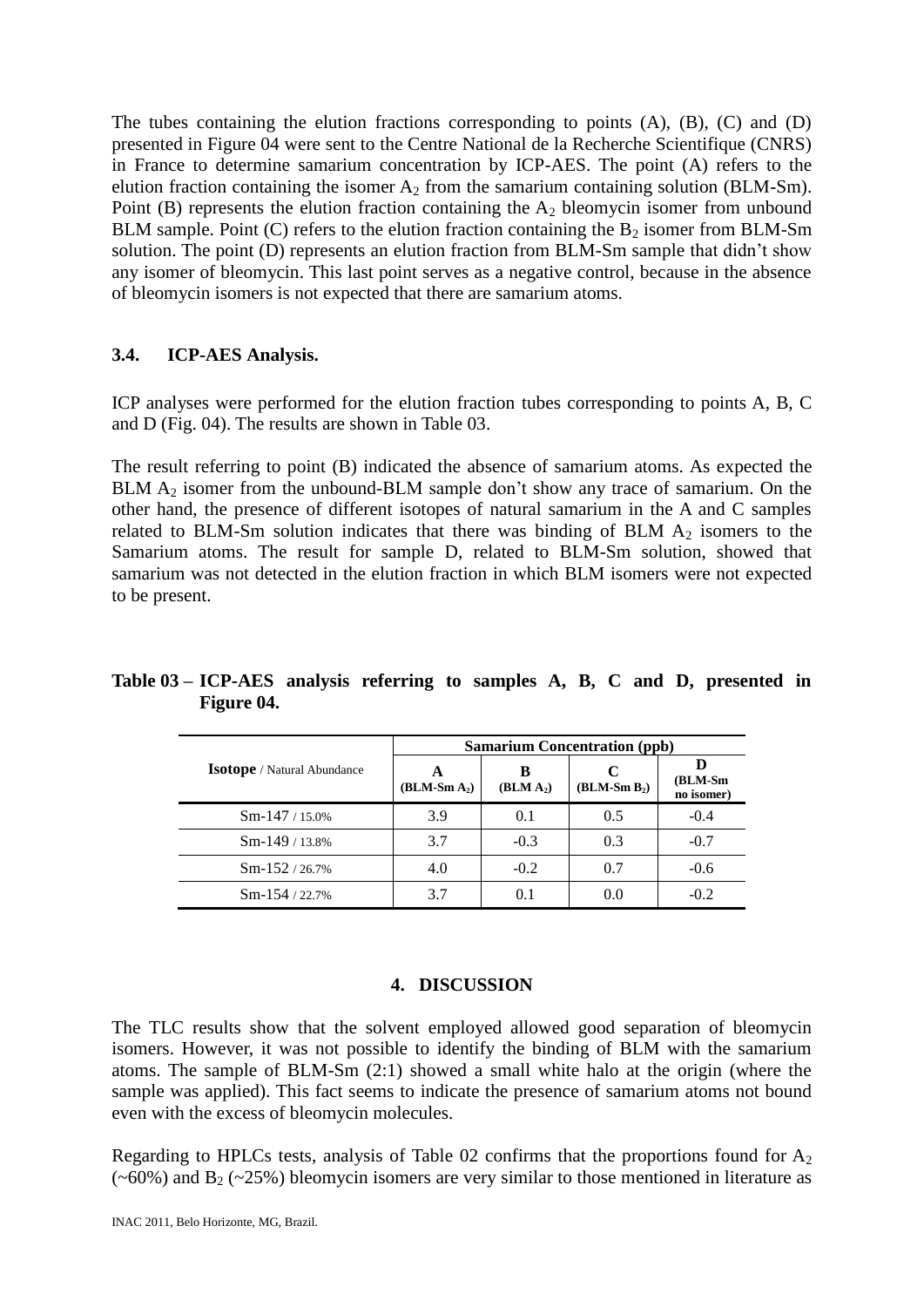well as presence of minority isomers [09, 17, 20]. The number of peaks and the retention times (RT) found for BLM and BLM-Sm were practically the same. This could indicate that the BLM didn't chelate the samarium. However, is noted that there is the possibility that the binding could not change the BLM affinity to the column. Thus, the retention time would be the same for BLM and BLM-Sm. It is also possible that bleomycin have been bound to samarium, but with low yield. In this case, the amount of labeled molecules may have been below the device detection limit.

The analysis of Figure 04, related to FPLC assays, allows confirmation that the technique used enables a good separation between the  $A_2$  and  $B_2$  isomers. The value found to BLM  $A_2$ RT was identical to that reported in the literature for this type of chromatography [20]. The  $B_2$ isomer RT value was slightly smaller (38 - 40 min), however, as mentioned before, this peak showed low resolution which may be the cause of this difference. As in the HPLC assays, was not possible to observe changes in isomers retention time of unbound BLM and BLM-Sm samples.

The ICP-AES results (Table 03) of samples from tubes (elution fraction) corresponding to points A, B, C and D (Fig. 04) shed some light on the effectiveness of the binding reaction. It was verified that bleomycin bind to samarium atoms. Furthermore, it can be stated that bleomycin bound to samarium showed the same retention time as the non-bound one, considering the chromatographic system utilized. The low concentration of samarium observed (of the order of ppb) seems to indicate a low yield binding. Confirmed this in samples of A and C must be found labeled and unlabeled BLM isomers.

## **5. CONCLUSIONS**

Bleomycin is a drug that has great potential to carry  $149$ Sm as a NCT radiosensitizer. The binding technique employed in this work has great simplicity and low cost. Data obtained from FPLC assays and ICP analyses lead us to conclude that the Bleomycin binds to samarium element. However, efficiency and stability of this bond needs to be investigated.

New FPLC assays combined with ICP-AES analysis, as well as the synthesis of BLM-Sm with radioactive samarium, may further clarify binding efficiency of the technique. TLC and HPLC techniques, properly adapted may also be useful in future experiments.

Other binding forms of samarium and bleomycin should be explored as well as the possibility of binding this chemotherapeutic antibiotic to other NCT sensitizers as  ${}^{10}B$  and  ${}^{157}Gd$ .

### **ACKNOWLEDGMENTS**

The authors are thankful to the help of ICB/UFMG, and the Centre National de la Recherche Scientifique (CNRS) of France, in special Prof. Arno Heeren de Oliveira due to the submitting of the samples to CNRS. This work has been carried on during the Master Thesis of the author Bruno Melo Mendes at the PCTN, in the research group NRI.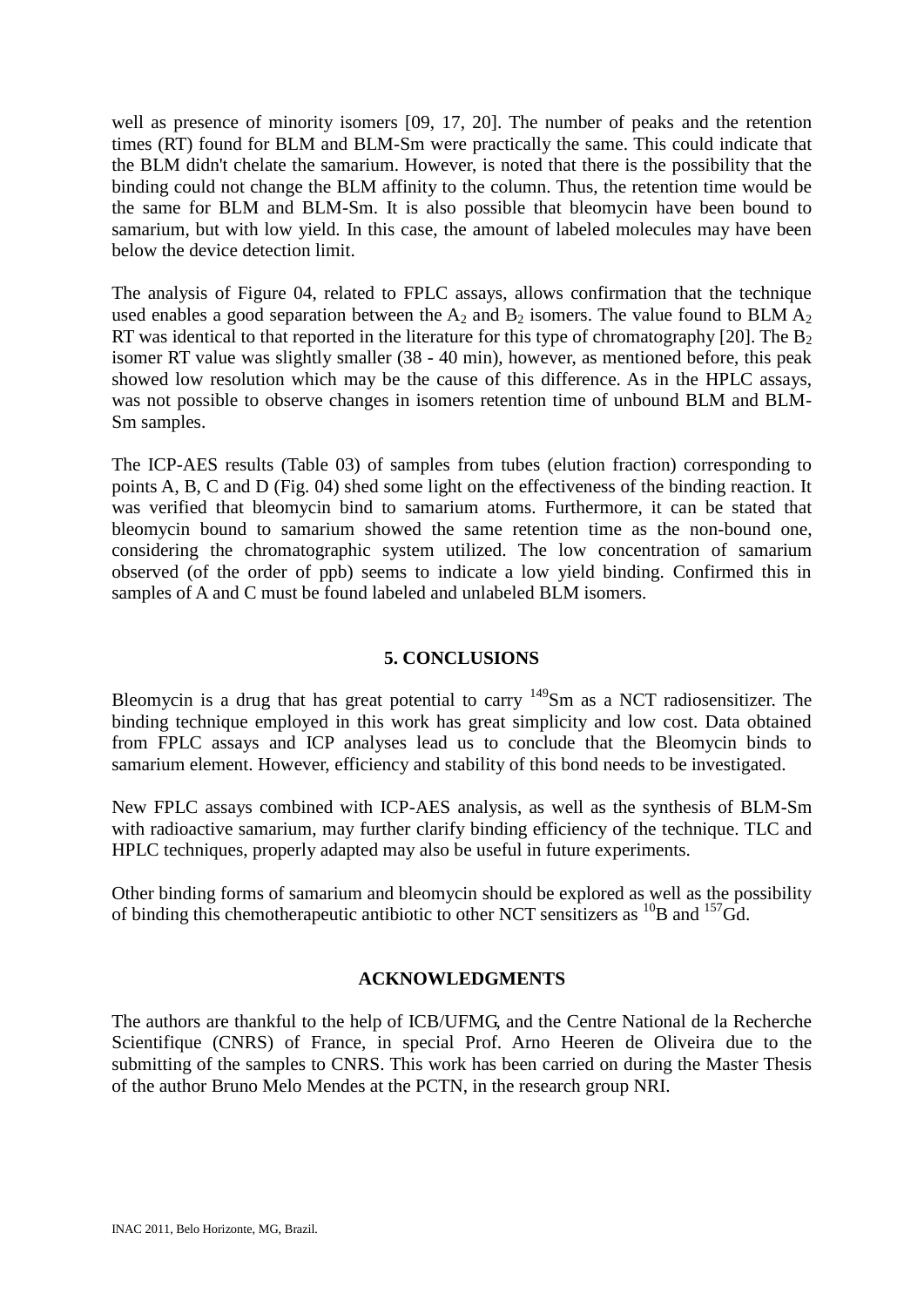#### **REFERENCES**

- 1. Kairemo, K.J.A.; Ramsay, H.A.; Paavonen, T. & Bondestan, S., "Imaging and Staging of Head and Neck Cancer Using a Low pH 111In-Bleomycin Complex", *European Journal of Cancer*, **32B**, pp. 311-321 (1996).
- 2. Pron, G.; Belehradek, J. & Luis, M., "Identification of a Plasma Membrane Protein that Specifically Binds Bleomycin", *Biochemical and Biophysical Research Communications*, **194**, pp. 333-337 (1993).
- 3. Umezawa, H.; Takita, T.; Muraoka, Y. & Fugii, A., "Process for Preparing Bleomycin Group Antibiotics", United States Patent 3,953,594, (1976).
- 4. Guan, L.L.; Totsuka, R.; Kuwahara, J.; Otsuka, M. & Sugiura, Y., "Cleavage of Yeast tRNAphe with Ni(III) and Co(III) Complexes of Bleomycin", *Biochemical and Biophysical Research Communications*, **191**, pp. 1338-1346 (1993).
- 5. Kawano, Y.; Kumagai, T.; Muta, K.; Matoba, Y.; Davies, J. & Sugiyama, M., "The 1.5 Å Crystal Structure of a Bleomycin Resistance Determinant from Bleomycin-producing Streptimyces verticillus", *Journal of Molecular Biology*, **295**, pp. 915-925 (2000).
- 6. Abrahan, A.T.; Lin, J.; Newton, D.L.; Rybak, S. & Hecht, S.M., "RNA Cleavage and Inhibitionof Protein Synthesis by Bleomycin" *Chemistry & Biology*, **10**, pp. 45-52 (2003).
- 7. Peisash, J., "Dioxigen activation of iron bleomycin and the cleavage of DNA", *International Congress Series*, **1233**, pp. 511-517 (2002).
- 8. Rang, H.P.; Dale, M.M. & Ritter, J.M., *Farmacologia,* Guanabara-Koogan 3ª ed, Rio de Janeiro, Brasil (1997).
- 9. Gothelf, A.; Mir, L.M. & Gehl, J., "Eletrochemotherapy: results of cancer treatment using enhanced delivery of bleomycin by electroporation" *Cancer Treatment Reviews*, **29**, pp. 371-387 (2003).
- 10. Mistry, J.S.; Koepsel, R.R. & Lazo, J.S., "Structural Basis for the Sequence Selectivity of DNA Cleavage by Bleomycin", *Biochemical and Biophysical Research Communications*, **191**, pp. 420-426 (1993).
- 11. Pron, G.; Mahrour, N.; Orlowiski, S.; Tounekti, O.; Poddevin, B.; Belehradek Jr, J.; & Mir, L.M., "Internalization of the Bleomycin Molecules Responsible for Bleomycin Toxity: A Receptor-mediated Endocytosis Mechanism" *Biochemical Pharmacology*, **57**, pp. 45-56 (1999).
- 12. Pyrhönen, S.; Hahka-Kemppinen, M.; Muhonen, T.; Nikkanen, V.; Eskelin, S.; Summanen, P.; Tarkkanen, A. & Kivelä, T., "Chemoimmunotherapy with bleomycin, vincristine, lomustine, dacarbazine, and human interferon for metastatic uveal melanoma" *Cancer*, **95**, pp. 2366-2372 (2002).
- 13. Munro, A.J., "Antecipating the Future Role of Radiotherapy and Chemotherapy in the Treatment of Head and Neck Cancer: A Lesson from Manchester", *Clinical Oncology*, **13**, pp. 336-338 (2001).
- 14. Sanderson, R.J. & Ironside, A.D., "Squamous cell carcinomas of the head and neck: Clinical Review", *BMJ*, **325**, pp. 822-827 (2002).
- 15. Hecht, S.M., "Bleomycin: New Perspectives on the Mechanism of Action" *Journal of Natural Products*, **63(1)**, pp. 158-168 (2000).
- 16. Papakyriakou, A.; Bratsos, I. & Katsaros, N., "Structural studies on metallobleomycins: The interaction of Pt(II) and Pd(II) with bleomycin", *Journal Serbian Chemical Society*, **68(4-5)**, pp. 337-348 (2003).
- 17. Brooks, R.C.; Carnochan, P.; Vollano, J.F.; Powel, N.A.; Zweit, J.; Sosabowski, J.K.; Martellucci, S.; Darkes, M.C.; Fricker, S.P. & Murrer, B.A., "Metal Complexes of Bleomycin: Evaluation of [Rh-105]-Bleomycin for Use in Targeted Radiotherapy", *Nuclear Medicine & Biology*, **26**, pp. 421-430 (1999).